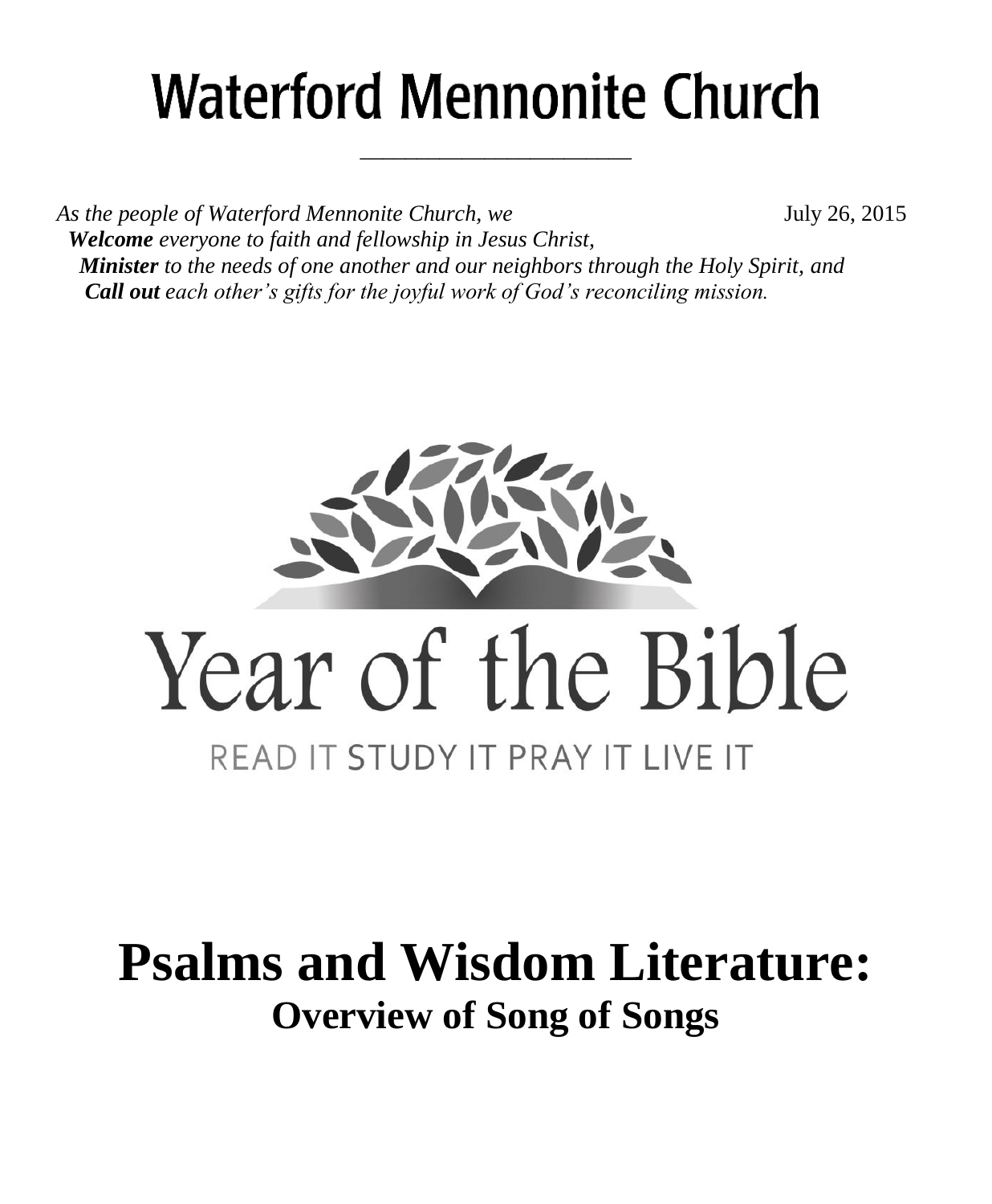| Prelude                                     |                                                                        | Anne Lehman                  |
|---------------------------------------------|------------------------------------------------------------------------|------------------------------|
| Gathering songs                             | Together<br>Now thank we all our God                                   | <b>JD</b> Smucker<br>H 86    |
| Call to Worship and Lighting the Peace Lamp |                                                                        | Cynthia Kauffmann            |
| Offering                                    | Please pass the friendship pads as we give our offerings.              |                              |
| Fanning the Flames Drama                    |                                                                        | Axel Brown, Wes Beck         |
| Songs of worship                            | Longing for light<br>Here I am<br>Nothing is lost on the breath of God | SJ 54<br>SJ 100<br>SS 121    |
| Scripture                                   | Song of Songs 3:6-11; 8:1-14                                           |                              |
| A personal Psalm                            | In the bulb there is a flower                                          | Jim and Lila Gascho<br>H 614 |
| Sermon                                      | "Whose Idea is This?"                                                  | Lyle Miller                  |
| Song of response                            | When love is found                                                     | H 623                        |
| Congregational prayer                       |                                                                        | Velma Swartz                 |
| Benediction                                 |                                                                        |                              |
| <b>Sending Song</b>                         | Go, my friends, in grace                                               | SS 57                        |

H = *Hymnal: A Worship Book*; SJ = *Sing the Journey; SS = Sing the Story*

\*We light the peace lamp every Sunday to lament all unnecessary and violent loss of life around the world.

**Living Stream Worship: Both services are live streamed at** [www.waterfordchurch.org](http://www.waterfordchurch.org/)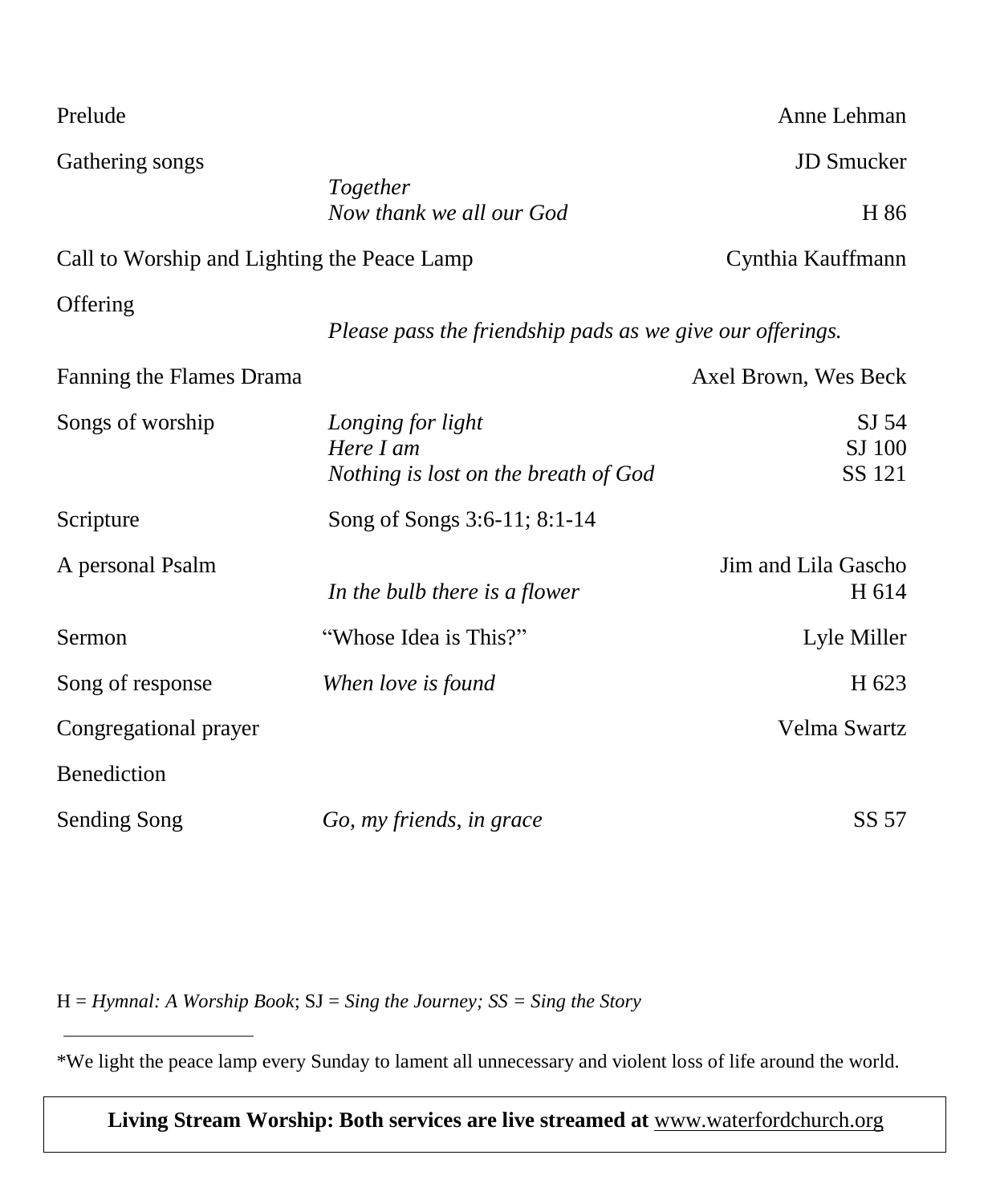### **Prayers for Brothers and Sisters**

*Blanche Hartzler,* who turned 93 on Wednesday, for God's grace and joy to be poured out on her.

*Mennonites from around the world* gathering this morning for closing worship at the *Mennonite World Conference.* 

*Mike Yordy and his support team* as they continue to discern God's leading for a new church plant in Goshen.

*WMC youth* participating in the baptismal class and preparing for the celebration of baptism on August 9.

*All grieving* and directly affected by the recent deadly attack in *Turkey.* 

*Family Life Ministry Team and Pastor Lyle Miller* as they invite others to join in our children and youth ministry through the avenues of sponsors and teachers.

*Jim and Paula Hanes* (Mennonite Mission Network) as they support and walk with a new church in Senegal.

*Jesse Amstutz* as he prepares for his year of service in Honduras with Mennonite Central Committee-SALT.

*WMC's senior adults* as they gather to join their voices in worship and praise during their hymn sing.

*Joanna Yoder* as she adjusts to new limitations during recovery from back surgery.

#### **Welcome, Guests**

Large print copies of the bulletin and the hymnal and hearing aid systems are available from the ushers. Sermon boards for children are available at the back door; please pick one up as you enter. You are encouraged to bring infants through age two children to the nursery. Pick up the newsletter, *Buzz,* from the welcome kiosk in the foyer.

#### **Welcome Team**

| Greeter/Hosts  | Doug and Janette Yoder; Deloris Wyse                                                           |
|----------------|------------------------------------------------------------------------------------------------|
| Ushers         | Bruce Snyder, Dennis Myers $(1st)$                                                             |
|                | Glenn Reinford, Ed Swartzendruber, Wade Ramer $(2^{nd})$                                       |
| <b>Nursery</b> | Lorene, Sophie, and Carla Miller (1 <sup>st</sup> ); Vicki Weirich (nurture); Audrey and Jenna |
|                | Oostland $(2nd)$                                                                               |
| Audiovisual    | Shawn Stutzman, Nathan Berkey; Mark Daniels, Tony Miller                                       |